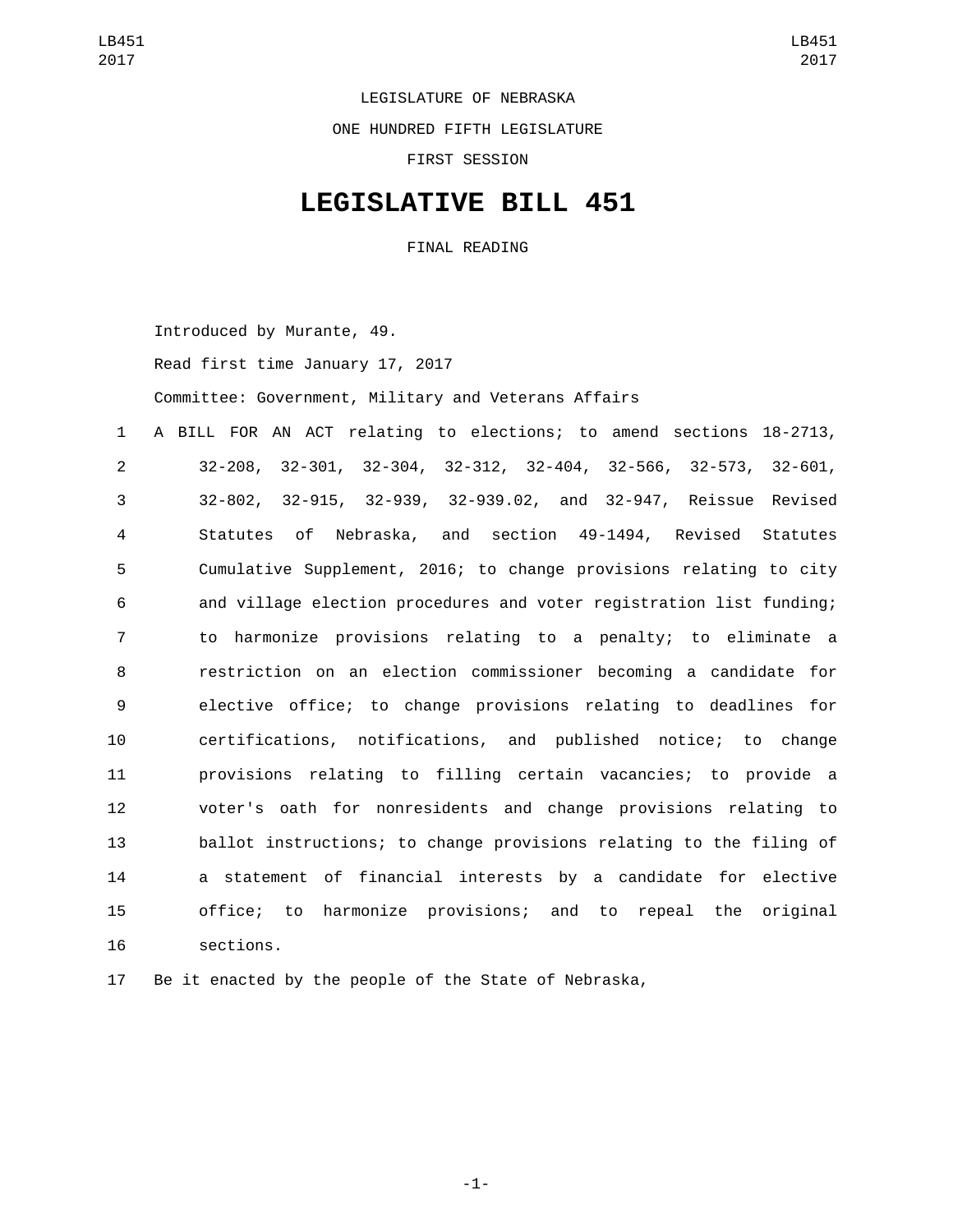Section 1. Section 18-2713, Reissue Revised Statutes of Nebraska, is 2 amended to read:

 18-2713 Before adopting an economic development program, a city shall submit the question of its adoption to the registered voters at an election. The governing body of the city shall order the submission of the question by filing a certified copy of the resolution proposing the economic development program with the election commissioner or county 8 clerk not later than fifty forty-one days prior to a special election or a municipal primary or general election which is not held at the 10 statewide primary or general election or not later than March 1 fifty 11 days prior to a statewide primary election or September 1 prior to a statewide general election. The question on the ballot shall briefly set out the terms, conditions, and goals of the proposed economic development program, including the length of time during which the program will be in existence, the year or years within which the funds from local sources of revenue are to be collected, the source or sources from which the funds are to be collected, the total amount to be collected for the program from local sources of revenue, and whether the city proposes to issue bonds pursuant to the Local Option Municipal Economic Development Act to provide funds to carry out the economic development program. The ballot question shall also specify whether additional funds from other noncity sources will be sought beyond those derived from local sources of revenue. In addition to all other information, if the funds are to be derived from the city's property tax, the ballot question shall state the present annual cost of the economic development program per ten thousand dollars of assessed valuation based upon the most recent valuation of the city certified to the Property Tax Administrator pursuant to section 77-1613.01. The ballot question shall state: "Shall the city of (name of the city) establish an economic development program as described here by appropriating annually from local sources of revenue \$...... for ....... years?". If the only city revenue source for the proposed economic

-2-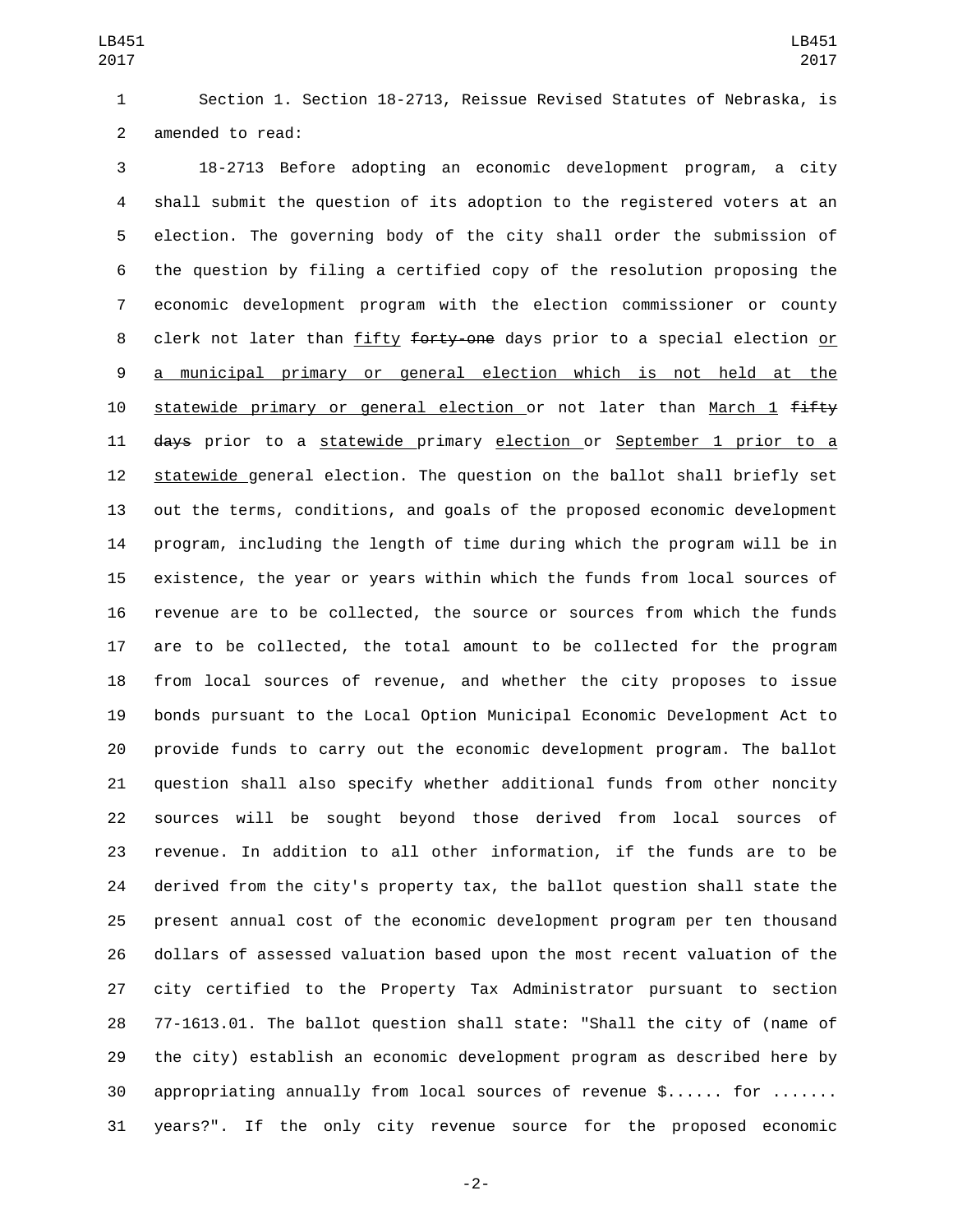development program is a local option sales tax that has not yet been approved at an election, the ballot question specifications in this section may be repeated in the sales tax ballot question.

 If a majority of those voting on the issue vote in favor of the question, the governing body may implement the proposed economic development program upon the terms set out in the resolution. If a majority of those voting on the economic development program vote in favor of the question when the only city revenue source is a proposed sales tax and a majority of those voting on the local option sales tax vote against the question, the governing body shall not implement the economic development program, and it shall become null and void. If a majority of those voting on the issue vote against the question, the governing body shall not implement the economic development program.

 Sec. 2. Section 32-208, Reissue Revised Statutes of Nebraska, is 15 amended to read:

 32-208 The election commissioner in counties having a population of more than one hundred thousand inhabitants shall be a registered voter, a resident of such county for at least one year, and of good moral character and integrity and capacity. No person who is a candidate for any elective office or is a deputy, clerk, or employee of any person who is a candidate for any elective office shall be eligible for the office of election commissioner. The election commissioner shall not hold any other elective office or become a candidate for an elective office during 24 his or her term of office <del>or within thirty days after leaving office</del>. An election commissioner may be appointed to an elective office during his or her term of office as election commissioner, and acceptance of such appointment shall be deemed to be his or her resignation from the office 28 of election commissioner.

 Sec. 3. Section 32-301, Reissue Revised Statutes of Nebraska, is 30 amended to read:

32-301 (1) The Secretary of State shall implement, in a uniform and

-3-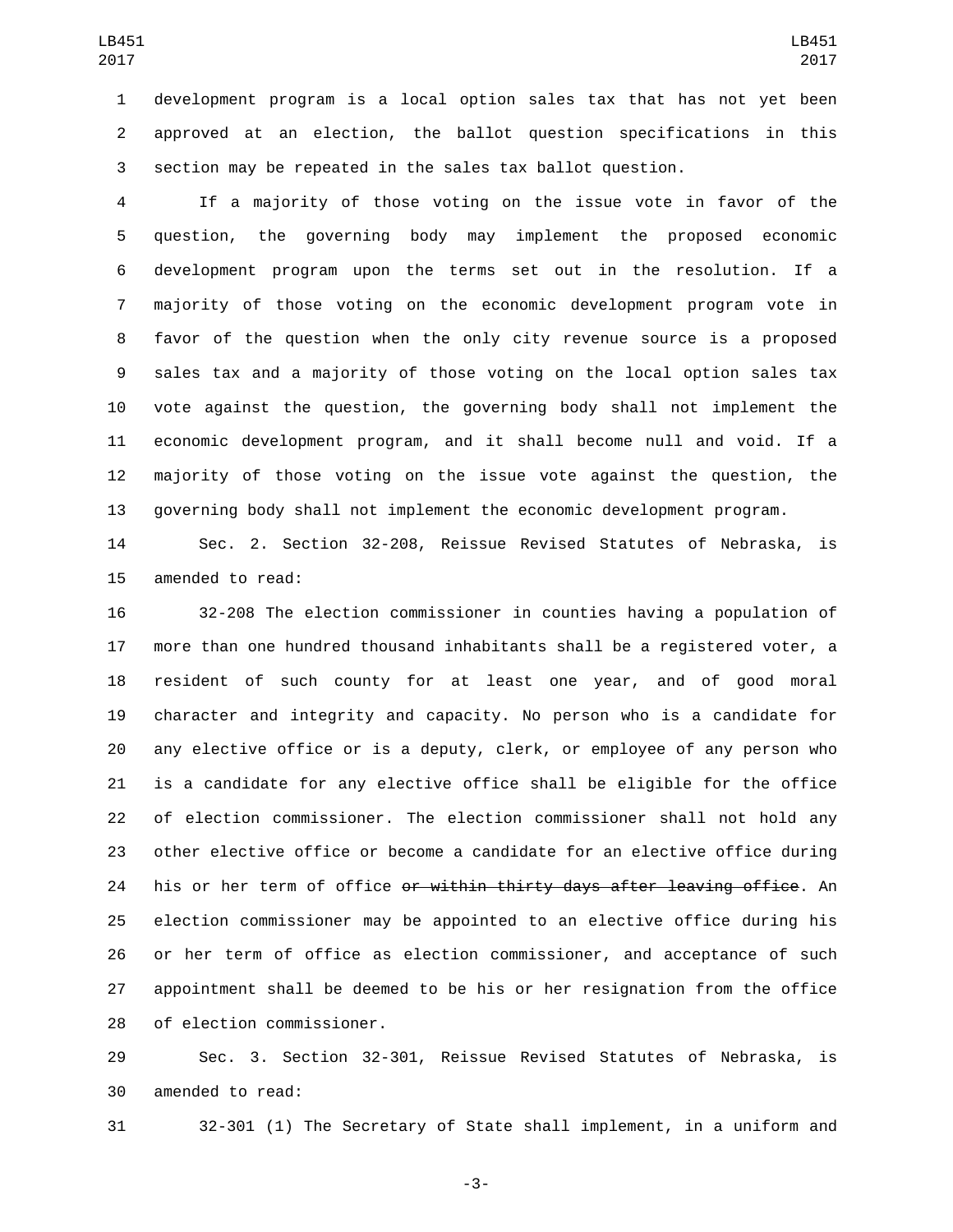nondiscriminatory manner, a single, uniform, official, centralized, interactive computerized statewide voter registration list defined, maintained, and administered at the office of the Secretary of State that contains the name and registration information of every legally registered voter in the state and assigns a unique identifier to each legally registered voter in the state. The computerized list shall serve as the single system for storing and managing the official list of registered voters throughout the state and shall comprise the voter registration register. The computerized list shall be coordinated with other agency data bases within the state and shall be available for electronic access by election commissioners and county clerks. The computerized list shall serve as the official voter registration list for the conduct of all elections under the Election Act. The Secretary of State shall provide such support as may be required so that election commissioners and county clerks are able to electronically enter voter registration information obtained by such officials on an expedited basis at the time the information is received. The Secretary of State shall provide adequate technological security measures to prevent unauthorized 19 access to the computerized list. No General Funds shall be appropriated for purposes of this list, and funds available in the Election Administration Fund may be used for such purposes.

 (2) The election commissioner or county clerk shall provide for the registration of the electors of the county. Upon receipt of a voter registration application in his or her office from an eligible elector, the election commissioner or county clerk shall enter the information from the application in the voter registration register and may create an electronic image, photograph, microphotograph, or reproduction in an electronic digital format to be used as the voter registration record. The election commissioner or county clerk shall provide a precinct list of registered voters for each precinct for the use of judges and clerks of election in their respective precincts on election day. An

-4-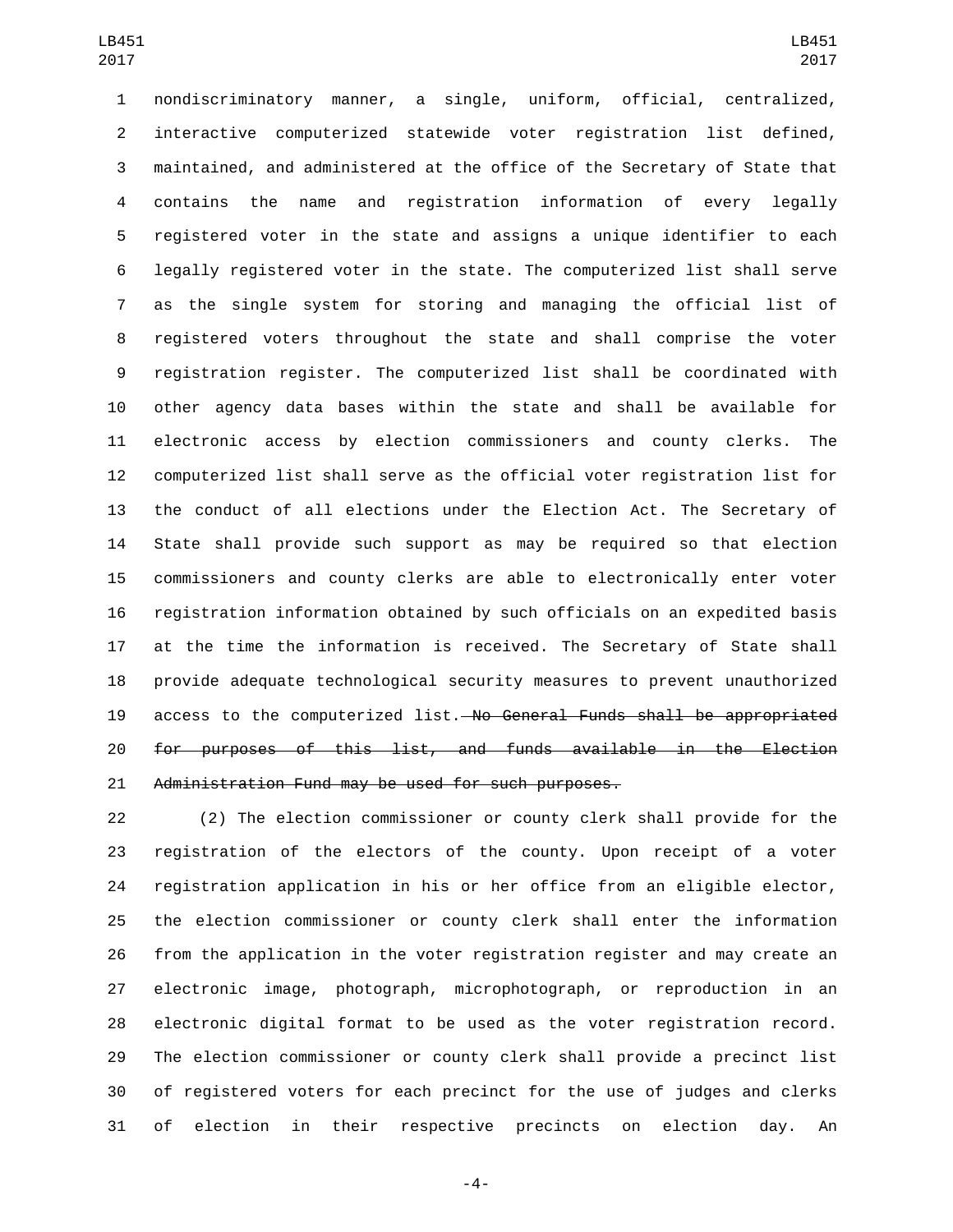electronically prepared list of registered voters in a form prescribed by the Secretary of State shall meet the requirements for a precinct list of 3 registered voters.

 Sec. 4. Section 32-304, Reissue Revised Statutes of Nebraska, is 5 amended to read:

 32-304 (1) The Secretary of State in conjunction with the Department of Motor Vehicles shall, on or before September 1, 2015, develop and implement a registration application process which may be used statewide to register to vote and update voter registration records electronically using the Secretary of State's web site. An applicant who has a valid Nebraska motor vehicle operator's license or state identification card may use the application process to register to vote or to update his or her voter registration record with changes in his or her personal information or other information related to his or her eligibility to vote. For each electronic application, the Secretary of State shall obtain a copy of the electronic representation of the applicant's signature from the Department of Motor Vehicles' records of his or her motor vehicle operator's license or state identification card for 19 purposes of voter registration.

 (2) The application shall contain substantially all the information provided in section 32-312 and the following informational statements:

 (a) An applicant who submits this application electronically is affirming that the information in the application is true. Any applicant who submits this application electronically knowing that any of the information in the application is false shall be guilty of a Class IV felony under section 32-1502 of the statutes of Nebraska. The penalty for 27 a Class IV felony is up to two  $f$ ive years imprisonment and twelve months post-release supervision, a fine of up to ten thousand dollars, or both;

 (b) An applicant who submits this application electronically is agreeing to the use of his or her signature from the Department of Motor Vehicles' records of his or her motor vehicle operator's license or state

-5-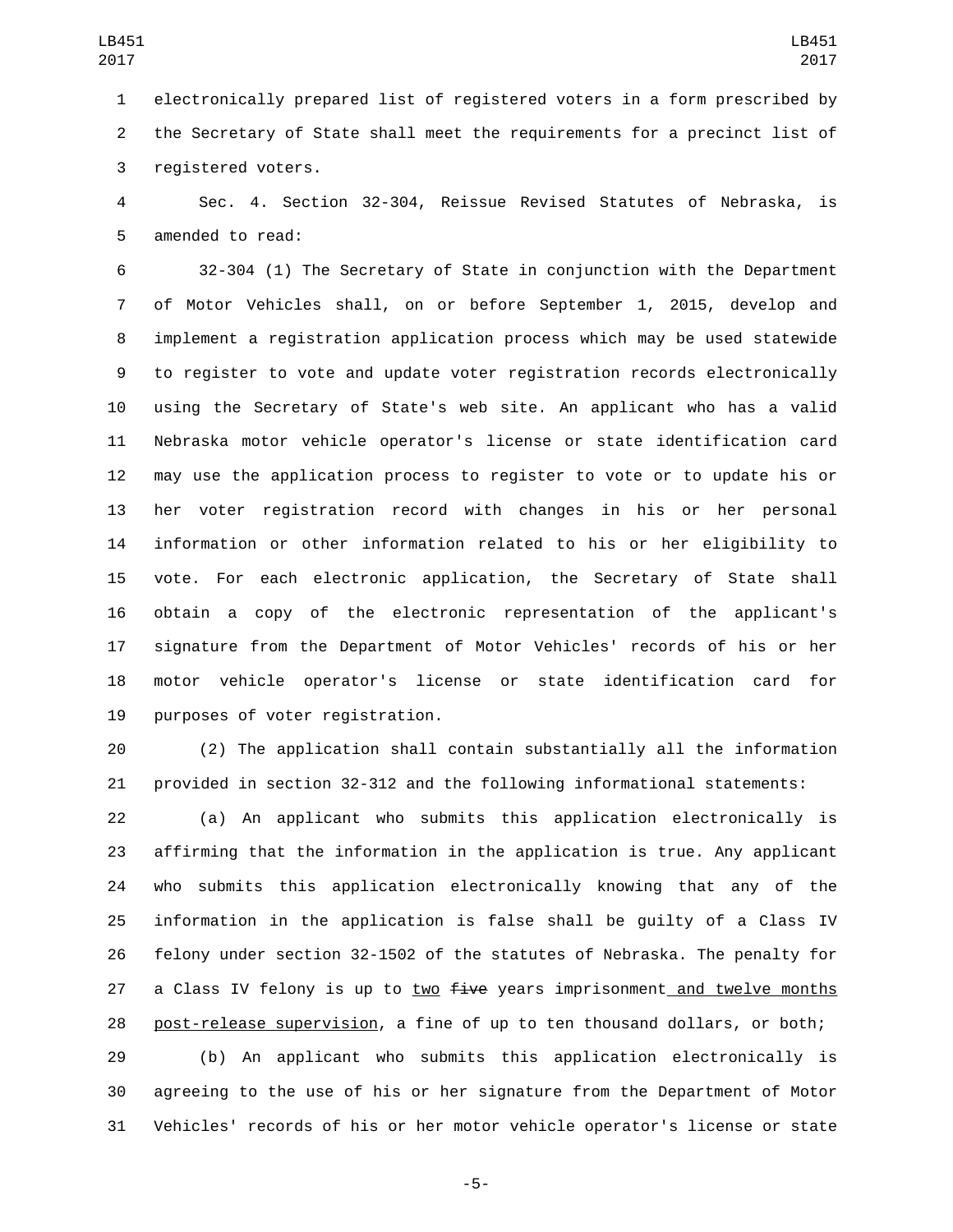identification card for purposes of voter registration;

 (c) To vote at the polling place on election day, the completed application must be submitted on or before the third Friday before the 4 election; and

 (d) The election commissioner or county clerk will, upon receipt of the application for registration, send an acknowledgment of registration to the applicant indicating whether the application is proper or not.

 Sec. 5. Section 32-312, Reissue Revised Statutes of Nebraska, is 9 amended to read:

 32-312 The registration application prescribed by the Secretary of State pursuant to section 32-304 or 32-311.01 shall provide the instructional statements and request the information from the applicant 13 as provided in this section.

 CITIZENSHIP—"Are you a citizen of the United States of America?" with boxes to check to indicate whether the applicant is or is not a 16 citizen of the United States.

 AGE—"Are you at least eighteen years of age or will you be eighteen years of age on or before the first Tuesday following the first Monday of November of this year?" with boxes to check to indicate whether or not the applicant will be eighteen years of age or older on election day.

 WARNING—"If you checked 'no' in response to either of these 22 questions, do not complete this application.".

 NAME—the name of the applicant giving the first and last name in full, the middle name in full or the middle initial, and the maiden name 25 of the applicant, if applicable.

 RESIDENCE—the name and number of the street, avenue, or other location of the dwelling where the applicant resides if there is a number. If the registrant resides in a hotel, apartment, tenement house, or institution, such additional information shall be included as will give the exact location of such registrant's place of residence. If the registrant lives in an incorporated or unincorporated area not identified

-6-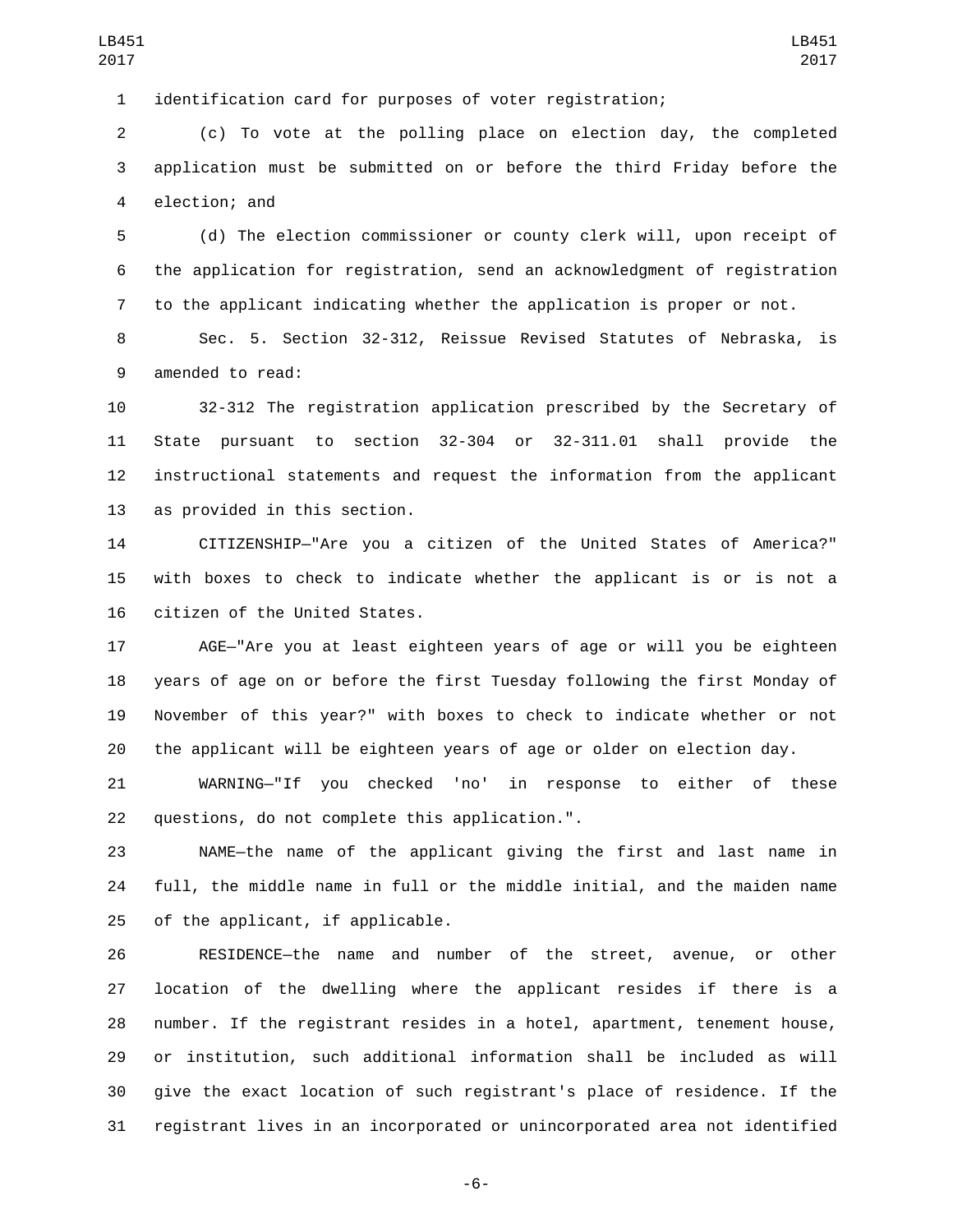by the use of roads, road names, or house numbers, the registrant shall state the section, township, and range of his or her residence and the corporate name of the school district as described in section 79-405 in 4 which he or she is located.

 POSTAL ADDRESS—the address at which the applicant receives mail if 6 different from the residence address.

 ADDRESS OF LAST REGISTRATION—the name and number of the street, avenue, or other location of the dwelling from which the applicant last 9 registered.

 TELEPHONE NUMBERS—the telephone number of the applicant at work and at home. At the request of the applicant, a designation shall be made that the telephone number is an unlisted number, and such designation shall preclude the listing of the applicant's telephone number on any 14 list of voter registrations.

 EMAIL ADDRESS—an email address of the applicant. At the request of the applicant, a designation shall be made that the email address is private, and such designation shall preclude the listing of the applicant's email address on any list of voter registrations.

 DRIVER'S LICENSE NUMBER OR LAST FOUR DIGITS OF SOCIAL SECURITY NUMBER—if the applicant has a Nebraska driver's license, the license number, and if the applicant does not have a Nebraska driver's license, the last four digits of the applicant's social security number.

 DATE OF APPLICATION FOR REGISTRATION—the month, day, and year when the applicant presented himself or herself for registration, when the applicant completed and signed the registration application if the application was submitted by mail or delivered to the election official by the applicant's personal messenger or personal agent, or when the completed application was submitted if the registration application was 29 completed pursuant to section 32-304.

 PLACE OF BIRTH—show the state, country, kingdom, empire, or dominion 31 where the applicant was born.

-7-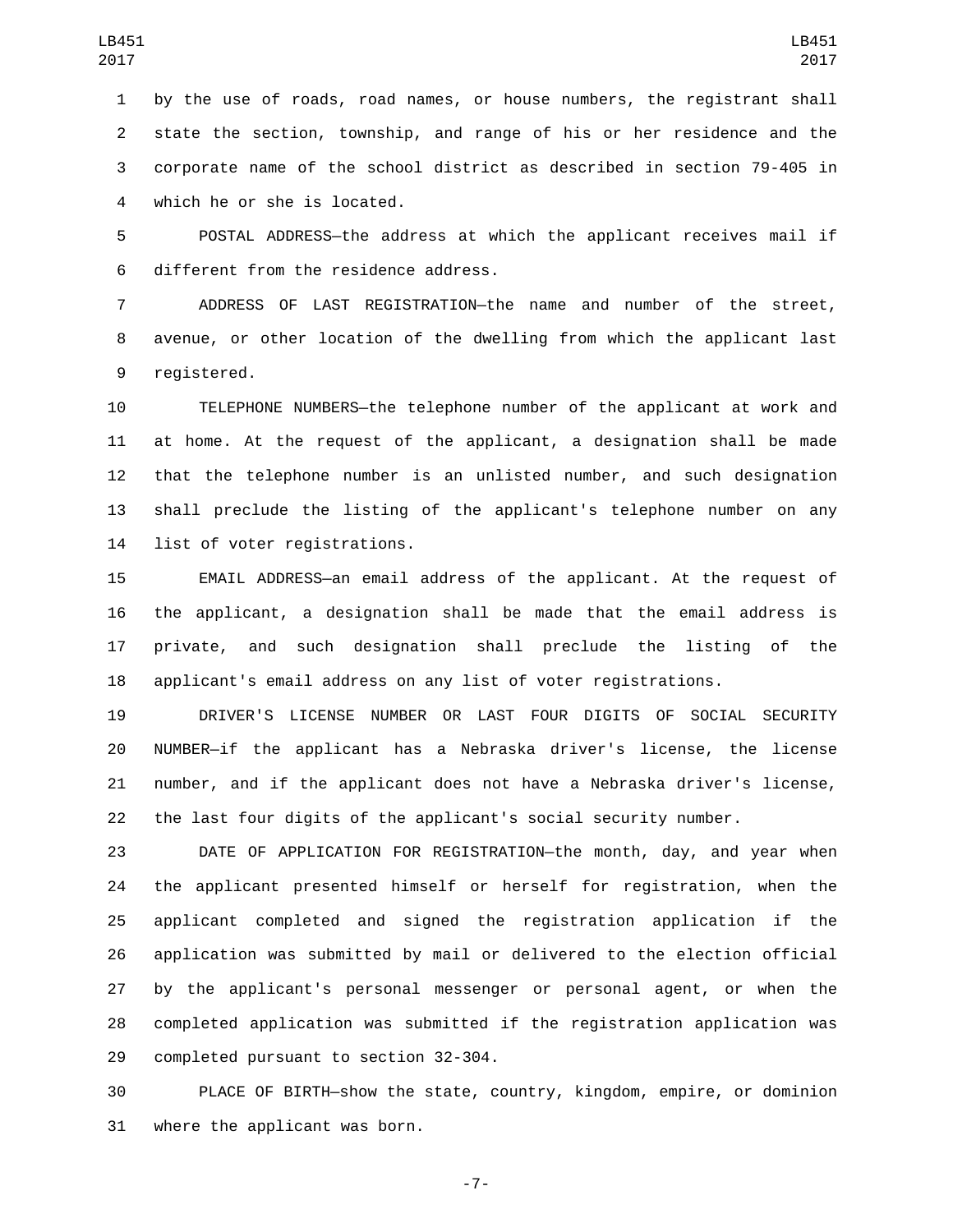DATE OF BIRTH—show the date of the applicant's birth. The applicant shall be at least eighteen years of age or attain eighteen years of age on or before the first Tuesday after the first Monday in November to have the right to register and vote in any election in the present calendar 5 year.

 REGISTRATION TAKEN BY—show the signature of the authorized official or staff member accepting the application pursuant to section 32-309 or 32-310 or at least one of the deputy registrars taking the application 9 pursuant to section 32-306, if applicable.

 PARTY AFFILIATION—show the party affiliation of the applicant as Democrat, Republican, or Other ........ or show no party affiliation as Nonpartisan. (Note: If you wish to vote in both partisan and nonpartisan primary elections for state and local offices, you must indicate a political party affiliation on the registration application. If you register without a political party affiliation (nonpartisan), you will receive only the nonpartisan ballots for state and local offices at primary elections. If you register without a political party affiliation, you may vote in partisan primary elections for congressional offices.)

 OTHER—information the Secretary of State determines will assist in the proper and accurate registration of the voter.

 Immediately following the spaces for inserting information as provided in this section, the following statement shall be printed:

 To the best of my knowledge and belief, I declare under penalty of 24 election falsification that:

 (1) I live in the State of Nebraska at the address provided in this 26 application;

 (2) I have not been convicted of a felony or, if convicted, it has been at least two years since I completed my sentence for the felony, 29 including any parole term;

 (3) I have not been officially found to be non compos mentis 31 (mentally incompetent); and

-8-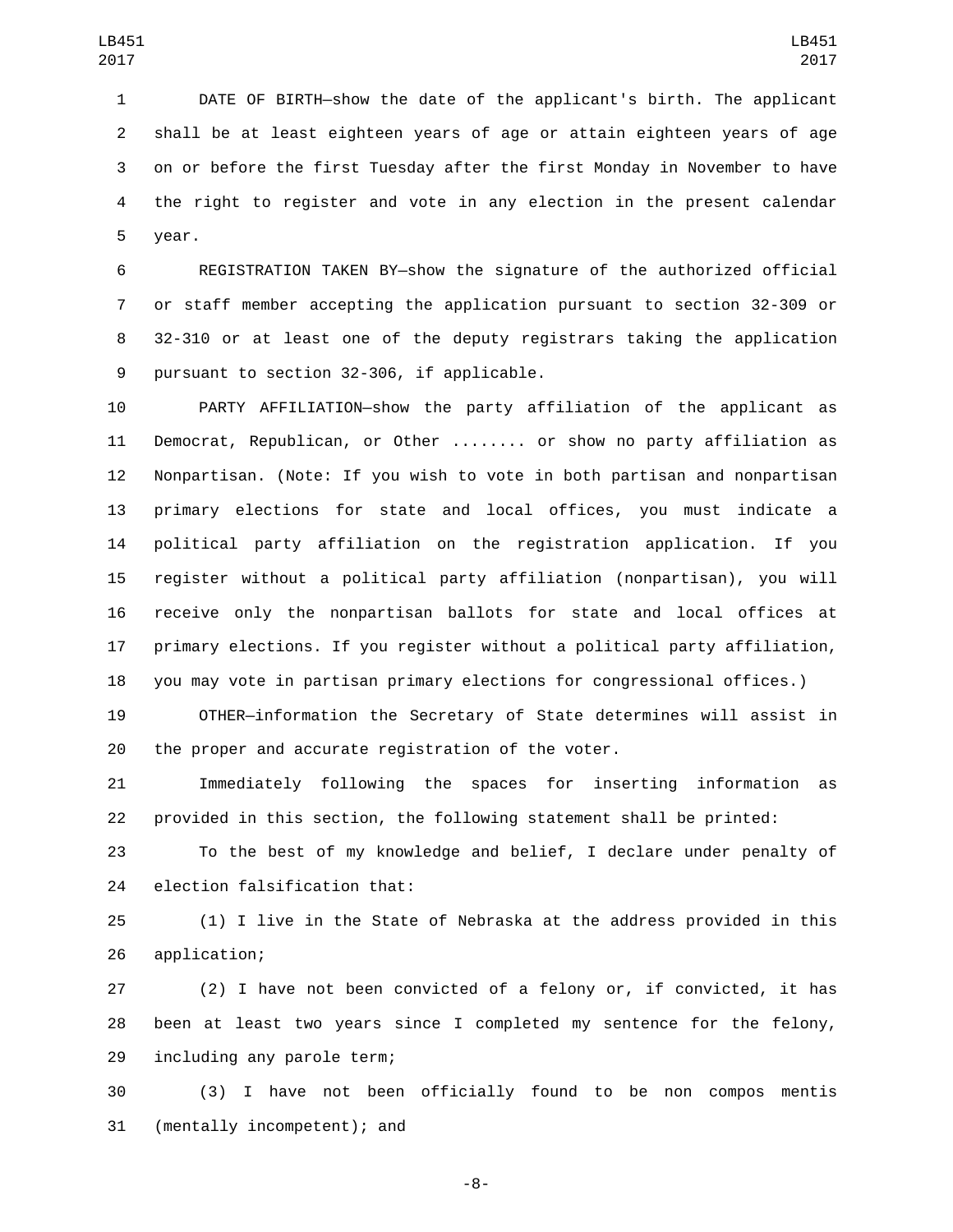(4) I am a citizen of the United States.1

 Any registrant who signs this application knowing that any of the information in the application is false shall be guilty of a Class IV felony under section 32-1502 of the statutes of Nebraska. The penalty for 5 a Class IV felony is up to two  $f$ ive years imprisonment and twelve months post-release supervision, a fine of up to ten thousand dollars, or both.

LB451 

 APPLICANT'S SIGNATURE—require the applicant to affix his or her 8 signature to the application.

 Sec. 6. Section 32-404, Reissue Revised Statutes of Nebraska, is 10 amended to read:

 32-404 (1) When any political subdivision holds an election in conjunction with the statewide primary or general election, the election shall be held as provided in the Election Act. Any other election held by a political subdivision shall be held as provided in the act unless otherwise provided by the charter, code, or bylaws of the political 16 subdivision.

 (2) No later than December 1 of each odd-numbered year, the election commissioner or county clerk shall give notice to each political subdivision of the filing deadlines for the statewide primary election. No later than January 5 of each even-numbered year, the governing board of each political subdivision which will hold an election in conjunction with a statewide primary election shall certify to the Secretary of State, the election commissioner, or the county clerk the name of the subdivision, the number of officers to be elected, the length of the terms of office, the vacancies to be filled by election and length of remaining term, and the number of votes to be cast by a registered voter 27 for each office.

28 (3) No later than June  $15 \text{ Ju1y} - 1$  of each even-numbered year, the governing board of each reclamation district, county weed district, village, county under township organization, public power district receiving annual gross revenue of less than forty million dollars, or

-9-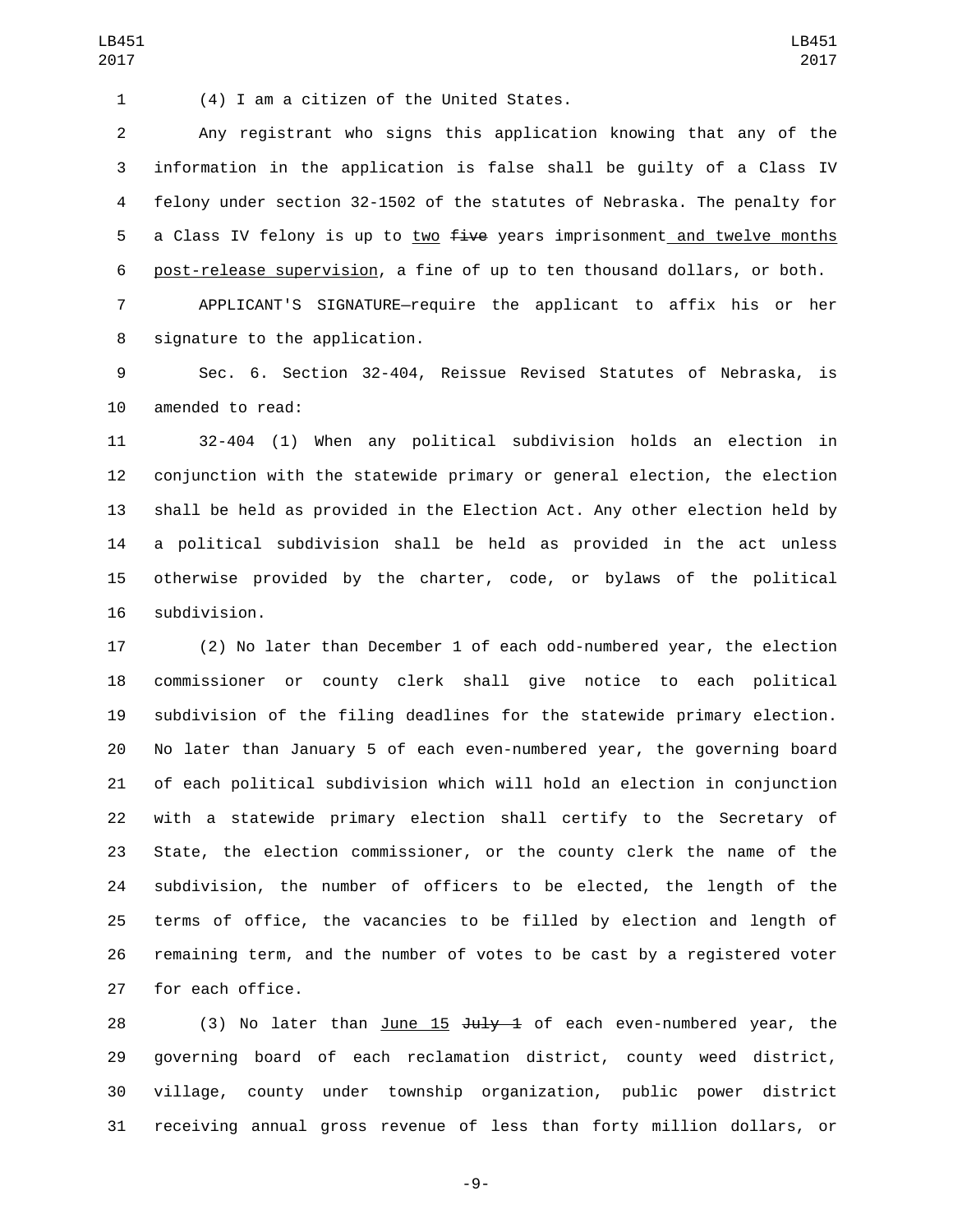educational service unit which will hold an election in conjunction with a statewide general election shall certify to the Secretary of State, the election commissioner, or the county clerk the name of the subdivision, the number of officers to be elected, the length of the terms of office, the vacancies to be filled by election and length of remaining term, and the number of votes to be cast by a registered voter for each office.

 (4) The Secretary of State shall prescribe the forms to be used for certification to him or her, and the election commissioner or county clerk shall prescribe the forms to be used for certification to him or 10 her.

 Sec. 7. Section 32-566, Reissue Revised Statutes of Nebraska, is 12 amended to read:

 32-566 (1) When a vacancy occurs in the Legislature, the office shall be filled by the Governor. The Governor shall appoint a suitable person possessing the qualifications necessary for a member of the 16 Legislature.

17 (2) If the vacancy occurs at any time on or after May 1 of the 18 second year of the term of office, the appointee shall serve for the remainder of the unexpired term. If the vacancy occurs at any time prior 20 to May 1 of the second year of the term of office within sixty days of a regular general election and if the term vacated expires on the first Tuesday following the first Monday in the following January, the appointee shall serve until the first Tuesday following the first Monday in January, and if the term extends beyond the first Tuesday following the first Monday in the following January, the appointee shall serve until the first Tuesday following the first Monday in January following the second regular general election next succeeding his or her appointment. If the vacancy occurs more than sixty days before a regular 29 general election, the appointee shall serve until the first Tuesday 30 following the first Monday in January following the next such regular general election and at the regular general election a member of the

-10-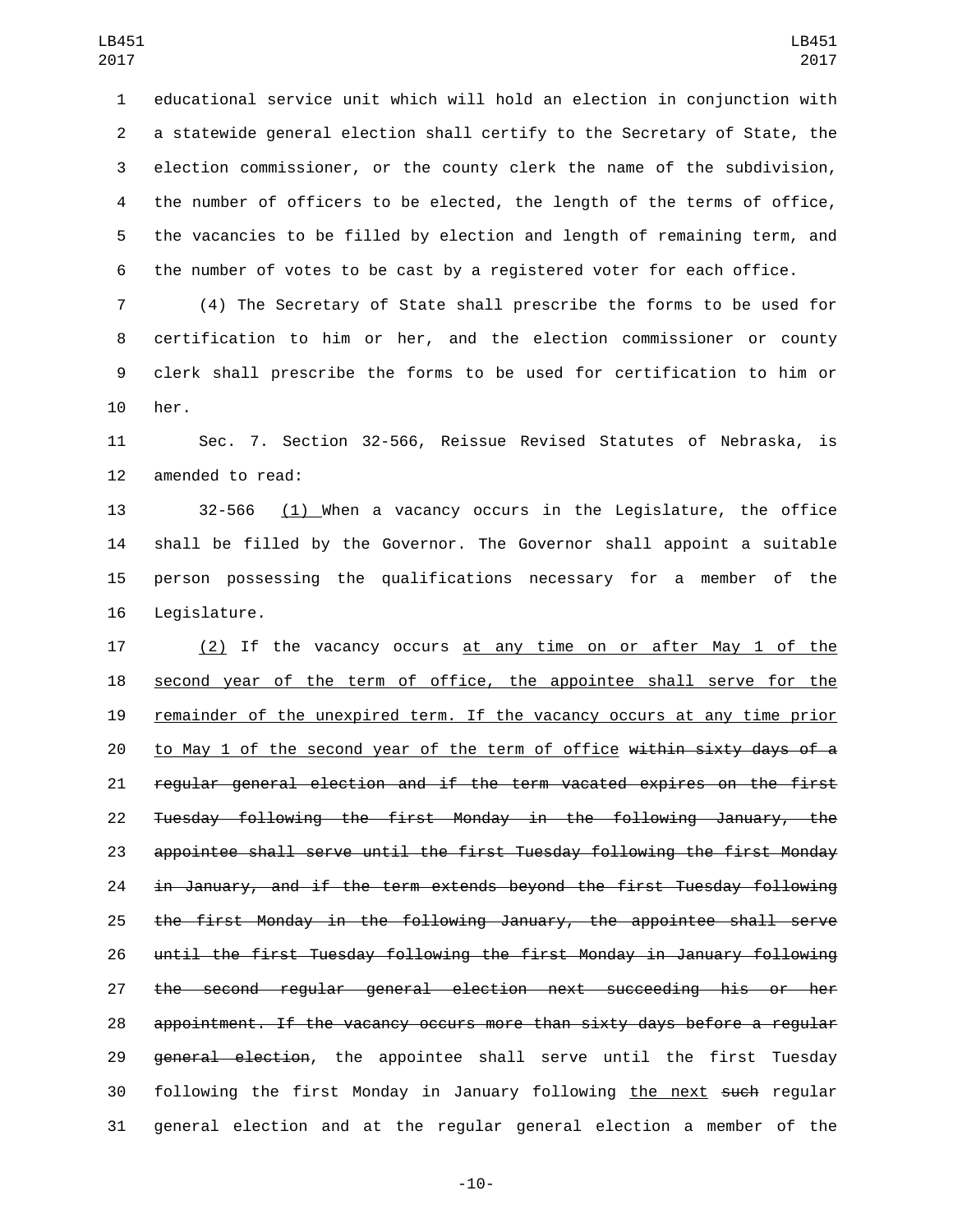Legislature shall be elected to serve the unexpired term as provided in 2 subsection (3) of this section. (3)(a) If the vacancy occurs on or after February 1 and prior to May 1 during the second year of the term of office, the vacancy shall be filled at the regular election in November of that year. Candidates shall file petitions to appear on the ballot for such election as provided in 7 section 32-617. (b) If the vacancy occurs at any time prior to February 1 of the second year of the term of office, the procedure for filling the vacated office shall be the same as the procedure for filling the office at the expiration of the term and candidates shall be nominated and elected at the statewide primary and general elections during the second year of the 13 term. Sec. 8. Section 32-573, Reissue Revised Statutes of Nebraska, is 15 amended to read: 32-573 (1) When a vacancy occurs in the Board of Regents of the University of Nebraska, the office shall be filled by the Governor. The Governor shall appoint a suitable person possessing the qualifications 19 necessary for a member of the Board of Regents. (2)(a) If the vacancy occurs during the first year of the term or 21 before February 1 during a calendar year in which more than seventy-five 22 days before a statewide general election will be held, the appointee shall serve until the first Thursday following the first Tuesday in January following such general election and at such general election a member of the Board of Regents shall be elected to serve the unexpired 26 term if any. LB451

 (b) If the vacancy occurs on or after February 1 during a calendar 28 year in which within seventy-five days before a statewide general election will be held and if the term vacated expires on the first Thursday following the first Tuesday in January following such general election, the appointee shall serve the unexpired term.

-11-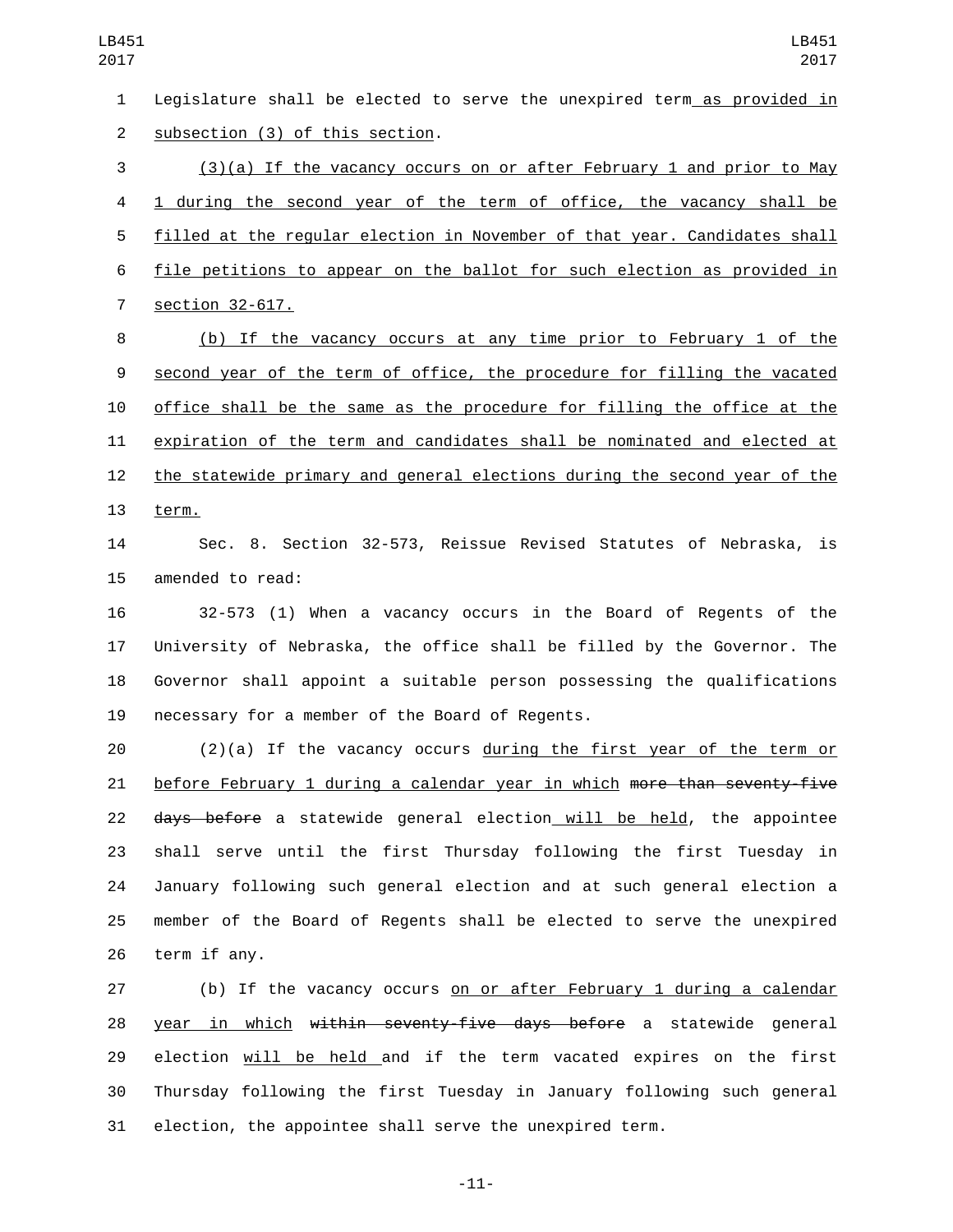(c) If the vacancy occurs on or after February 1 during a calendar 2 year in which within seventy-five days before a statewide general election will be held and if the term vacated extends beyond the first Thursday following the first Tuesday in January following such general election, the appointee shall serve until the first Thursday following the first Tuesday in January following the second general election next succeeding his or her appointment and at such election a member of the Board of Regents shall be elected to serve the unexpired term if any.

 Sec. 9. Section 32-601, Reissue Revised Statutes of Nebraska, is 10 amended to read:

 32-601 (1) Each political subdivision shall notify the election commissioner or county clerk of the offices to be filled no later than:

 (a) January 5 of any election year as provided in subsection (2) of 14 section 32-404; or  $\overline{-}$ 

 (b) June 15 of any election year as provided in subsection (3) of 16 section 32-404.

 (2) The election commissioner or county clerk shall give notice of the offices to be filled by election and the filing deadlines for such offices by publication in at least one newspaper of general circulation in the county once at least fifteen days prior to such deadlines.

 Sec. 10. Section 32-802, Reissue Revised Statutes of Nebraska, is 22 amended to read:

 32-802 The notice of election for any election shall state the date on which the election is to be held and the hours the polls will be open and list all offices, candidates, and issues that will appear on the ballots. The notice of election shall be printed in English and in any other language required pursuant to the Voting Rights Act Language Assistance Amendments of 1992. In the case of a primary election, the notice of election shall list all offices and candidates that are being forwarded to the general election. The notice of election shall only state that amendments or referendums will be voted upon and that the

-12-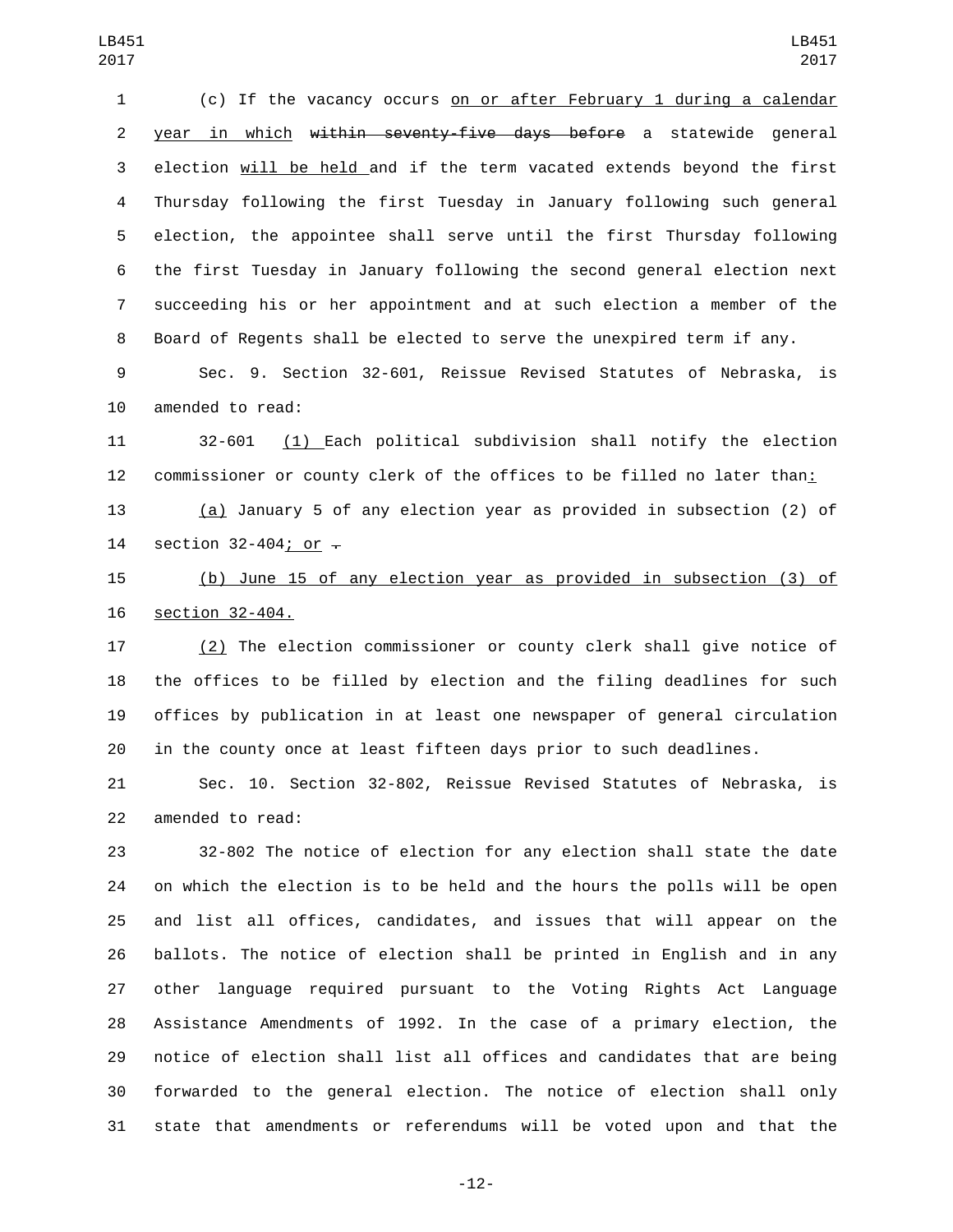Secretary of State will publish a true copy of the title and text of any amendments or referendums once each week for three consecutive weeks preceding the election. Such notice of election shall appear in at least one newspaper designated by the election commissioner, county clerk, city 5 council, or village board no later than forty-two forty days prior to the election. The election commissioner or county clerk shall, not later than 7 forty-two forty days prior to the election, (1) post in his or her office the same notice of election published in the newspaper and (2) provide a copy of the notice to the political subdivisions appearing on the ballot. The election commissioner or county clerk shall correct the ballot to 11 reflect any corrections received within five ten days after mailing the notice as provided in section 32-819. The notice of election shall be posted in lieu of sample ballots until such time as sample ballots are printed. If joint elections are held in conjunction with the statewide primary or general election by a county, city, or village, only one notice of election need be published and signed by the election 17 commissioner or county clerk.

 Sec. 11. Section 32-915, Reissue Revised Statutes of Nebraska, is 19 amended to read:

 32-915 (1) A person whose name does not appear on the precinct list of registered voters at the polling place for the precinct in which he or she resides, whose name appears on the precinct list of registered voters at the polling place for the precinct in which he or she resides at a different residence address as described in section 32-914.02, or whose name appears with a notation that he or she received a ballot for early voting may vote a provisional ballot if he or she:

 (a) Claims that he or she is a registered voter who has continuously resided in the county in which the precinct is located since registering 29 to vote;

 (b) Is not entitled to vote under section 32-914.01 or 32-914.02; (c) Has not registered to vote or voted in any other county since

-13-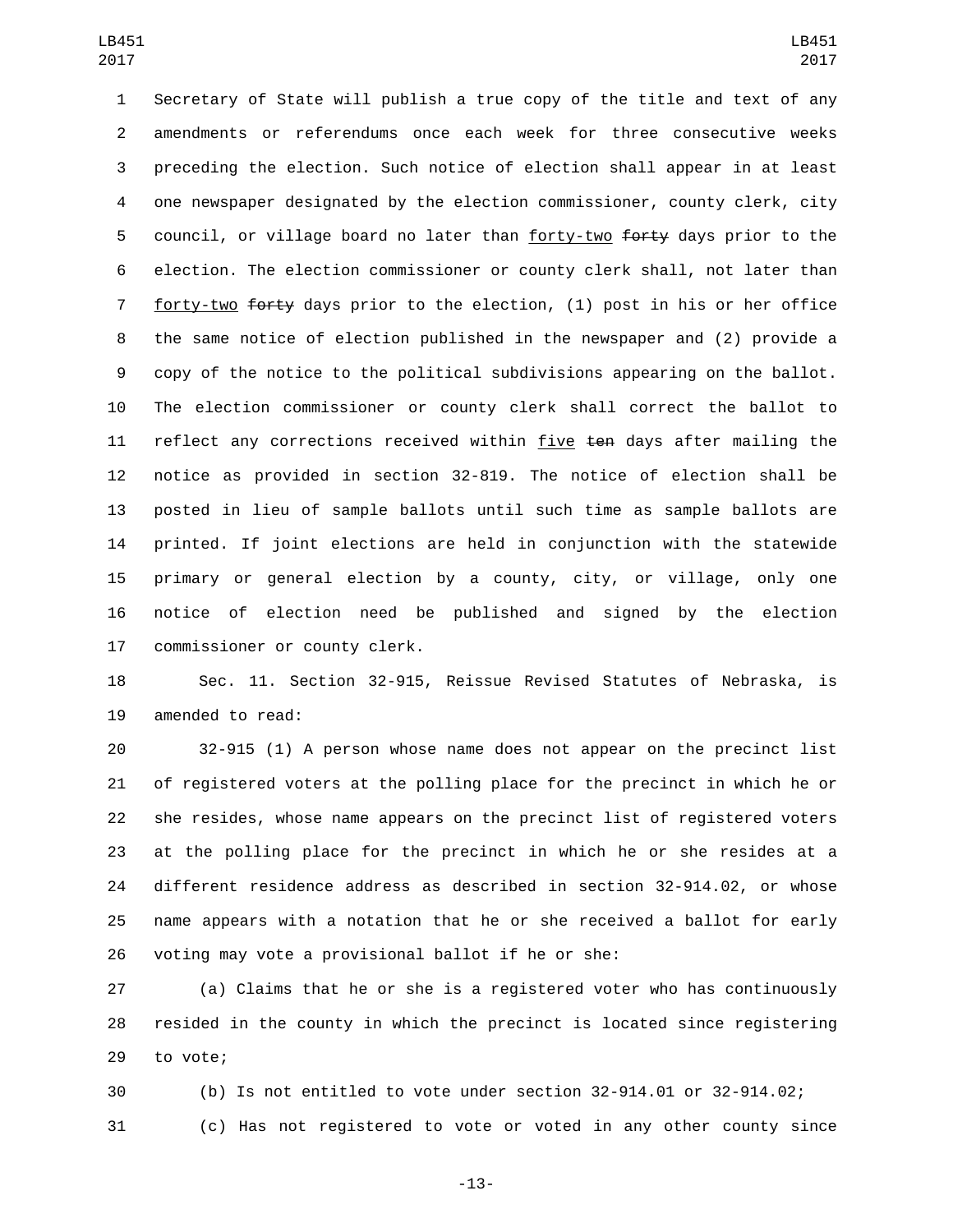registering to vote in the county in which the precinct is located;

 (d) Has appeared to vote at the polling place for the precinct to which the person would be assigned based on his or her residence address; 4 and

(e) Completes and signs a registration application before voting.

 (2) A voter whose name appears on the precinct list of registered voters for the polling place with a notation that the voter is required to present identification pursuant to section 32-318.01 but fails to present identification may vote a provisional ballot if he or she completes and signs a registration application before voting.

 (3) Each person voting by provisional ballot shall enclose his or her ballot in an envelope marked Provisional Ballot and shall, by signing the certification on the front of the envelope or a separate form attached to the envelope, certify to the following facts:

(a) I am a registered voter in ........... County;

 (b) My name or address did not correctly appear on the precinct list 17 of registered voters;

18 (c) I registered to vote on or about this date ................;

19 (d) I registered to vote

.... in person at the election office or a voter registration site,

21 .... by mail,

.... by using the Secretary of State's web site,

.... through the Department of Motor Vehicles,

24 .... on a form through another state agency,

.... in some other way;25

 (e) I have not resided outside of this county or voted outside of this county since registering to vote in this county;

 (f) My current address is shown on the registration application completed as a requirement for voting by provisional ballot; and

 (g) I am eligible to vote in this election and I have not voted and will not vote in this election except by this ballot.

-14-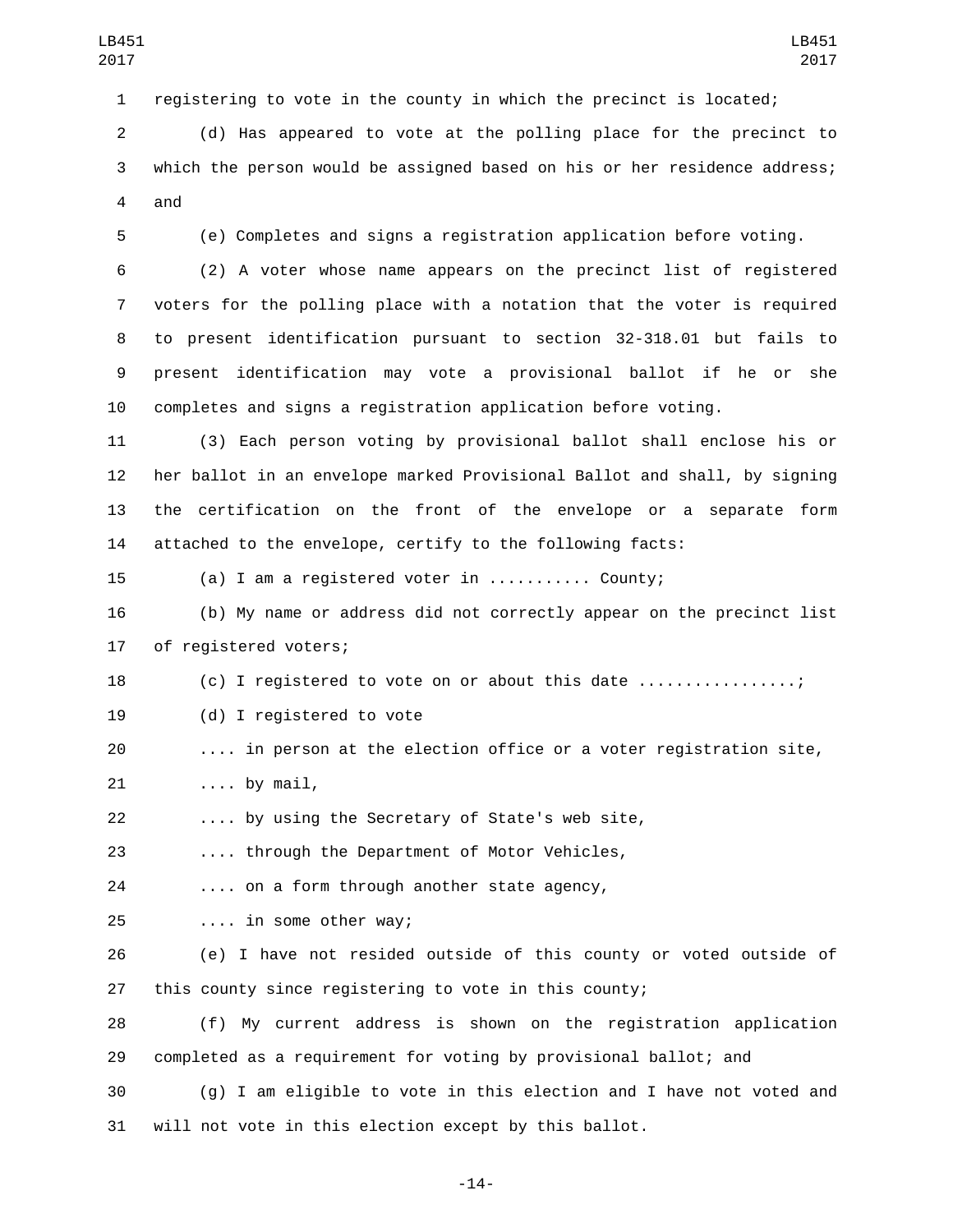(4) The voter shall sign the certification under penalty of election falsification. The following statements shall be on the front of the envelope or on the attached form: By signing the front of this envelope or the attached form you are certifying to the information contained on this envelope or the attached form under penalty of election falsification. Election falsification is a Class IV felony and may be 7 punished by up to two five years imprisonment and twelve months post-release supervision, a fine of up to ten thousand dollars, or both.

 (5) If the person's name does not appear on the precinct list of registered voters for the polling place and the judge or clerk of election determines that the person's residence address is located in another precinct within the same county, the judge or clerk of election shall direct the person to his or her correct polling place to vote.

 Sec. 12. Section 32-939, Reissue Revised Statutes of Nebraska, is 15 amended to read:

 32-939 (1) As provided in section 32-939.02, the persons listed in this subsection who are residents of Nebraska but who reside outside of Nebraska or the United States shall be allowed to simultaneously register to vote and make application for ballots for all elections in a calendar year through the use of the Federal Post Card Application or a personal letter which includes the same information as appears on the Federal Post 22 Card Application:

 (a) Members of the armed forces of the United States or the United States Merchant Marine, and their spouses and dependents residing with 25 them who are absent from the state;

 (b) Citizens temporarily residing outside of the United States and 27 the District of Columbia; and

28 (c) Overseas citizens.

 (2)(a) As provided in section 32-939.02, a person who is the age of an elector and a citizen of the United States residing outside the United States, who has never resided in the United States, who has not

-15-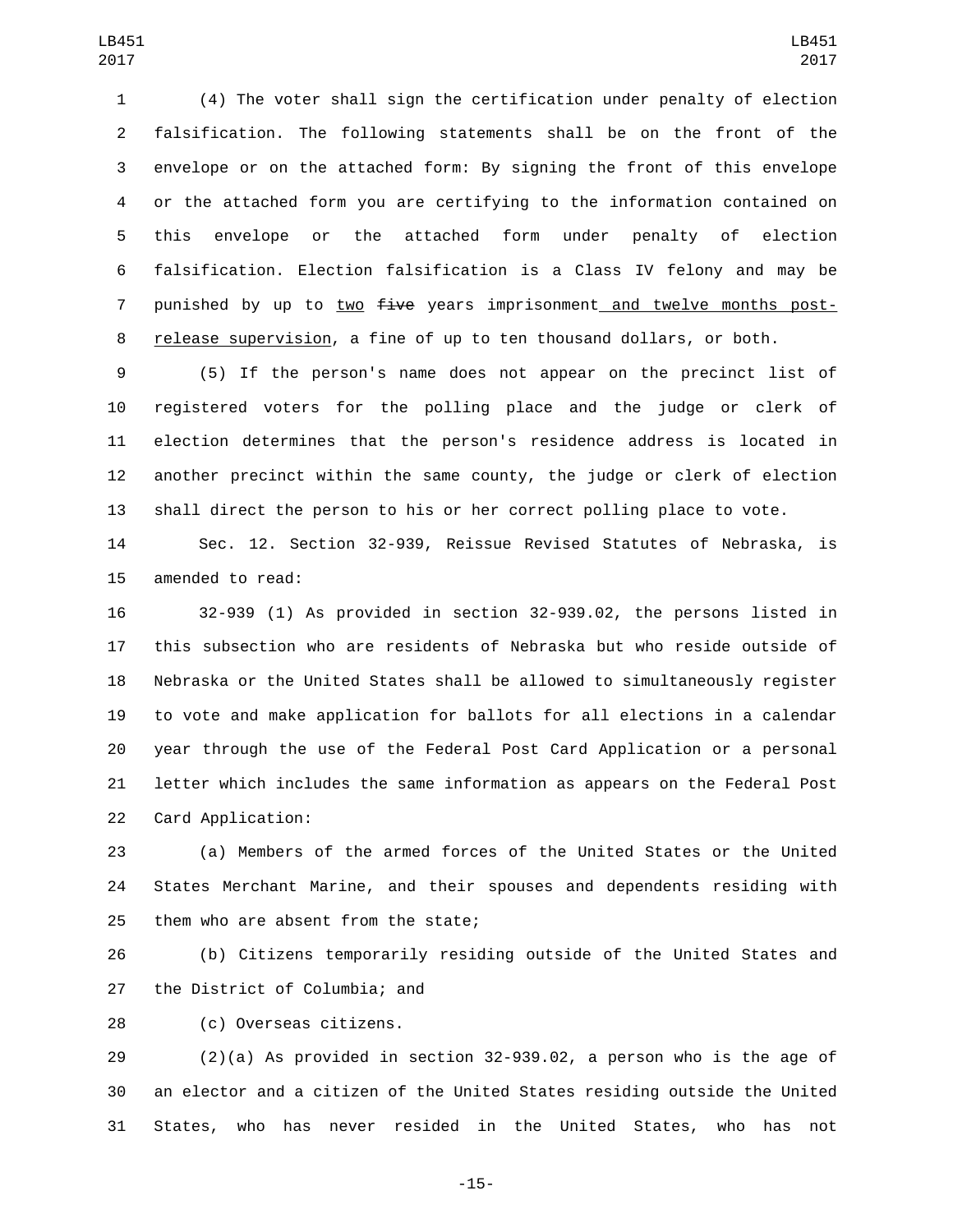registered to vote in any other state of the United States, and who has a parent registered to vote within this state shall be eligible to register to vote and vote in one county in which either one of his or her parents 4 is a registered voter.

 (b) A person registering to vote or voting pursuant to this subsection shall sign and enclose with the registration application and with the ballot being voted a form provided by the election commissioner or county clerk substantially as follows: I am the age of an elector and a citizen of the United States residing outside the United States, I have never resided in the United States, I have not registered to vote in any other state of the United States, and I have a parent registered to vote in ......... County, Nebraska. I hereby declare, under penalty of election falsification, a Class IV felony, that the statements above are 14 true to the best of my knowledge.

 THE PENALTY FOR ELECTION FALSIFICATION IS IMPRISONMENT FOR UP TO TWO FIVE YEARS AND TWELVE MONTHS POST-RELEASE SUPERVISION OR A FINE NOT TO 17 EXCEED TEN THOUSAND DOLLARS, OR BOTH.

(Signature of Voter) ..............................

 Sec. 13. Section 32-939.02, Reissue Revised Statutes of Nebraska, is 20 amended to read:

 32-939.02 (1) Upon request for a ballot, a ballot for early voting shall be forwarded to each voter meeting the criteria of section 32-939 23 at least forty-five days prior to any election.

 (2) An omission of required information, except the political party affiliation of the applicant, may prevent the processing of an application for and mailing of ballots. The request for any ballots and a registration application shall be sent to the election commissioner or county clerk of the county of the applicant's residence. The request may be sent at any time in the same calendar year as the election, except that the request shall be received by the election commissioner or county clerk not later than the third Friday preceding an election to vote in

-16-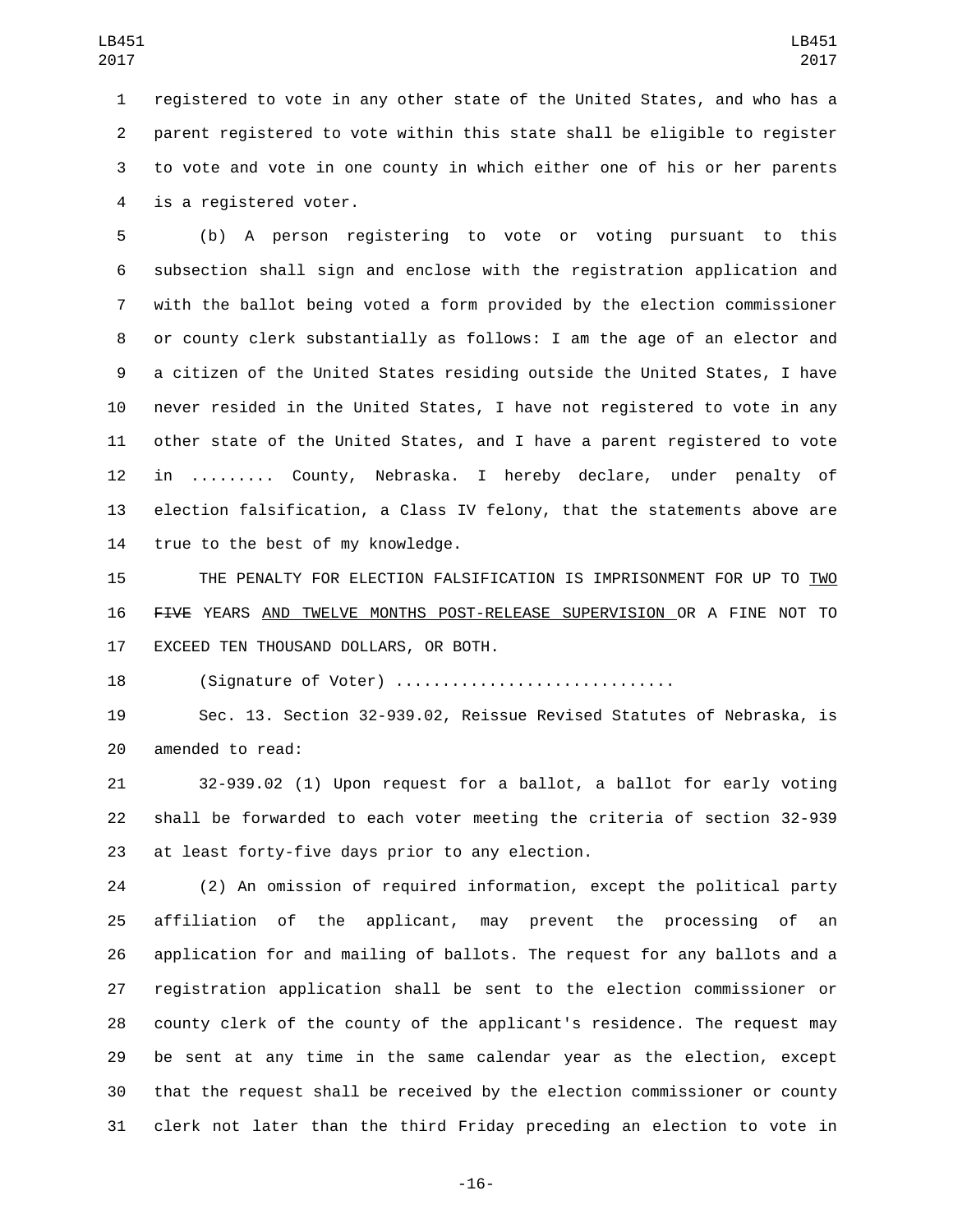that election. If an applicant fails to indicate his or her political party affiliation on the application, the applicant shall be registered as nonpartisan.3

 (3) A person described in section 32-939 may register to vote through the use of the Federal Post Card Application or a personal letter which includes the same information as appears on the Federal Post Card Application and may simultaneously make application for ballots for all elections in a calendar year. The person may indicate a preference for ballots and other election materials to be delivered via facsimile transmission or electronic mail by indicating such preference on the Federal Post Card Application. If the person indicates such a preference, the election commissioner or county clerk shall accommodate the voter's 13 preference.

 (4) If the ballot for early voting has not been printed in sufficient time to meet the request and special requirements of a voter meeting the criteria of section 32-939, the election commissioner or county clerk may issue a special ballot at least sixty days prior to an election to such a voter upon a written request by such voter requesting the special ballot. For purposes of this subsection, a special ballot means a ballot prescribed by the Secretary of State which contains the titles of all offices being contested at such election and permits the voter to vote by writing in the names of the specific candidates or the decision on any issue. The election commissioner or county clerk shall include with the special ballot a complete list of the nominated candidates and issues to be voted upon by the voter which are known at 26 the time of the voter's request.

 (5) Any person meeting the criteria in section 32-939 may cast a ballot by the use of the Federal Write-In Absentee Ballot. The Federal Write-In Absentee Ballot may be used for all elections. If a person casting a ballot using the Federal Write-In Absentee Ballot is not a registered voter, the information submitted in the Federal Write-In

-17-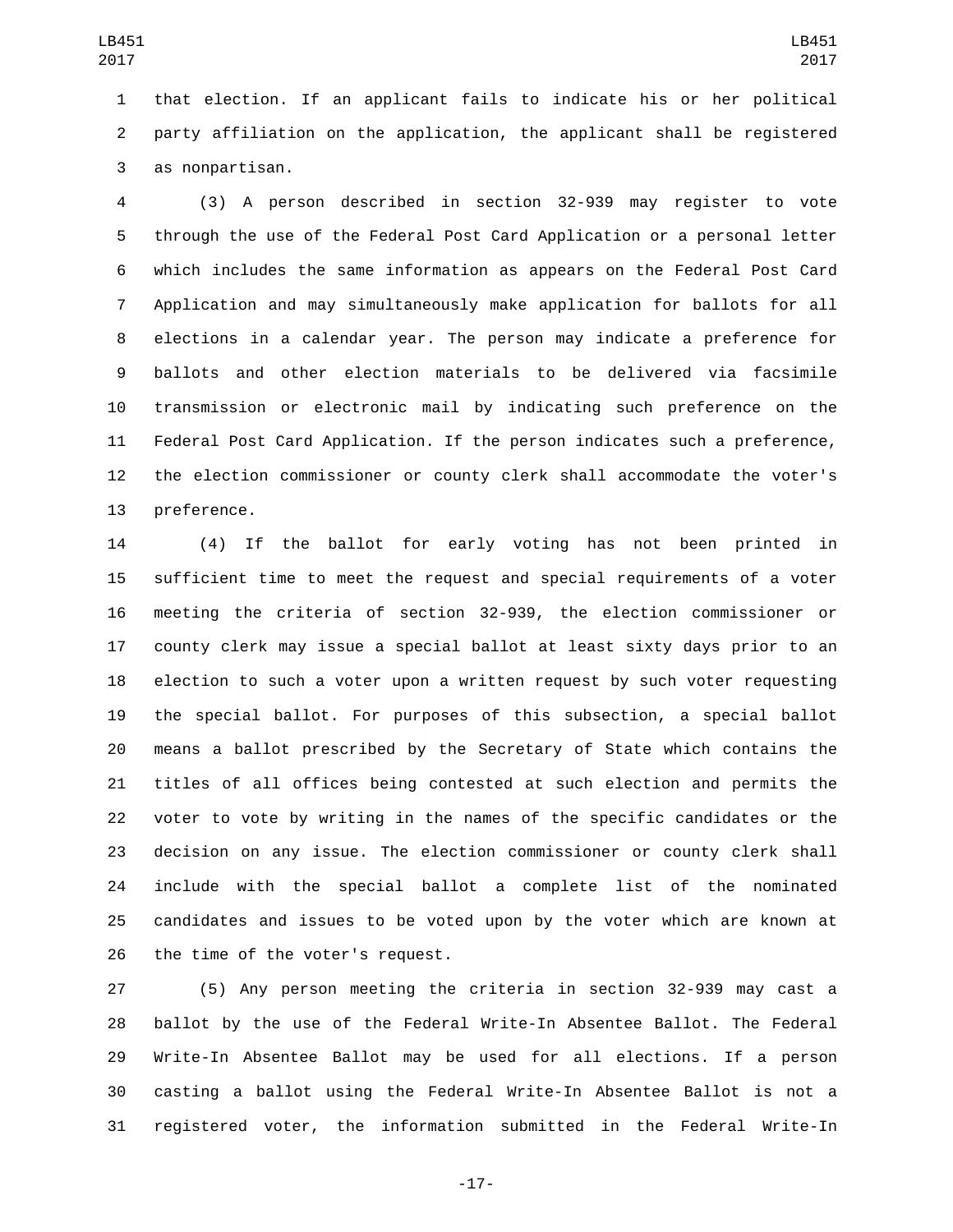Absentee Ballot transmission envelope shall be treated as a voter 2 registration application. (6)(a) (6) Any person requesting a ballot under this section may receive and return the ballot and the oath prescribed in subdivision (b) 5 of this subsection  $\left(2\right)$  of section 32-947 using any method of transmission 6 authorized by the Secretary of State. (b) An oath shall be delivered with the ballot and shall be in a 8 form substantially as follows: 9 VOTER'S OATH I, the undersigned voter, declare that the ballot or ballots contained no voting marks of any kind when I received them, and I caused 12 the ballot or ballots to be marked. To the best of my knowledge and belief, I declare under penalty of 14 election falsification that: (a) I, .................., am a registered voter 16 <u>in ......................</u> County; (b) I have voted the ballot and am returning it in compliance with 18 Nebraska law; and (c) I have not voted and will not vote in this election except by 20 this ballot. ANY PERSON WHO SIGNS THIS FORM KNOWING THAT ANY OF THE INFORMATION IN THE FORM IS FALSE SHALL BE GUILTY OF ELECTION FALSIFICATION, A CLASS IV FELONY UNDER SECTION 32-1502 OF THE STATUTES OF NEBRASKA. THE PENALTY FOR ELECTION FALSIFICATION IS IMPRISONMENT FOR UP TO TWO YEARS AND TWELVE MONTHS POST-RELEASE SUPERVISION OR A FINE NOT TO EXCEED TEN THOUSAND 26 DOLLARS, OR BOTH. I also understand that failure to sign below will invalidate my 28 ballot. Signature ........................................ (7) The Secretary of State shall develop a process for a person casting a ballot under this section to check the status of his or her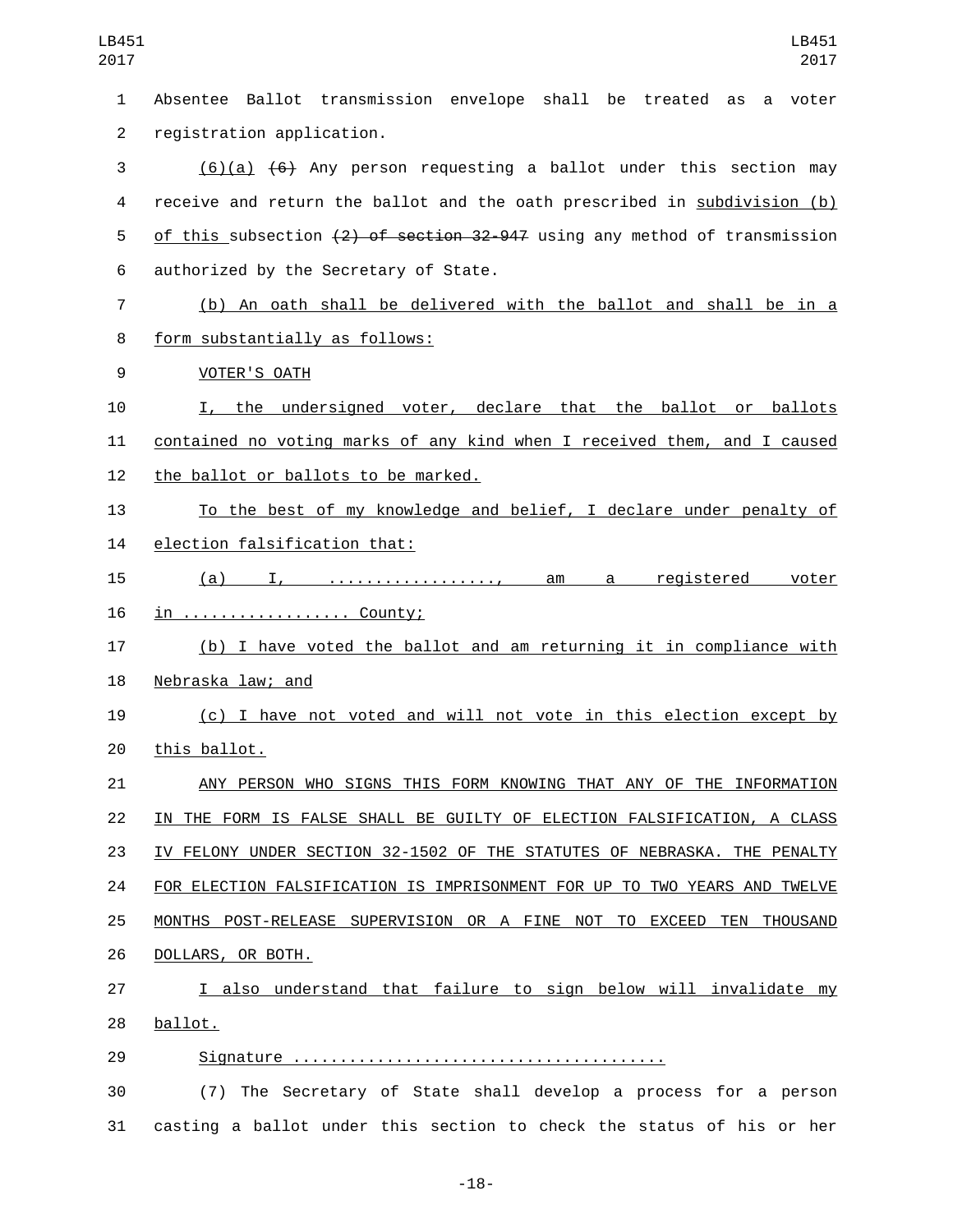ballot via the Internet or a toll-free telephone call.

 Sec. 14. Section 32-947, Reissue Revised Statutes of Nebraska, is 3 amended to read:

 32-947 (1) Upon receipt of an application or other request for a ballot to vote early, the election commissioner or county clerk shall determine whether the applicant is a registered voter and is entitled to vote as requested. If the election commissioner or county clerk determines that the applicant is a registered voter entitled to vote early and the application was received not later than the close of business on the second Friday preceding the election, the election commissioner or county clerk shall deliver a ballot to the applicant in person or by mail, postage paid. The election commissioner or county clerk or any employee of the election commissioner or county clerk shall write or cause to be affixed his or her customary signature or initials 15 on the ballot.

 (2) An unsealed identification envelope shall be delivered with the ballot, and upon the back of the envelope shall be printed a form 18 substantially as follows:

19 VOTER'S OATH

 I, the undersigned voter, declare that the enclosed ballot or ballots contained no voting marks of any kind when I received them, and I caused the ballot or ballots to be marked, enclosed in the identification 23 envelope, and sealed in such envelope.

 To the best of my knowledge and belief, I declare under penalty of 25 election falsification that:

 (a) I, .................., am a registered voter 27 in ................... County;

28 (b) I reside in the State of Nebraska at .................;

 (c) I have voted the enclosed ballot and am returning it in 30 compliance with Nebraska law; and

(d) I have not voted and will not vote in this election except by

-19-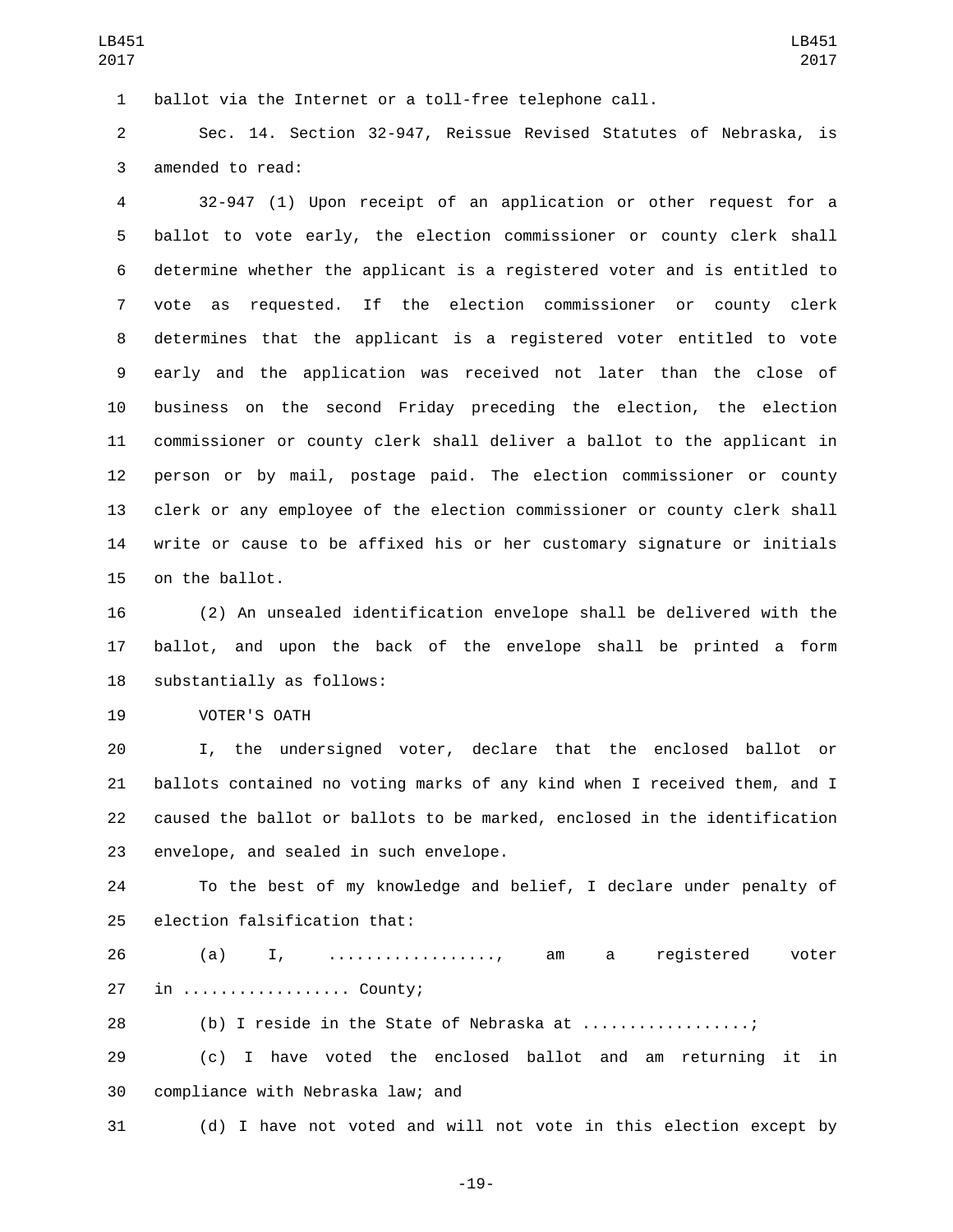1 this ballot.

 ANY PERSON WHO SIGNS THIS FORM KNOWING THAT ANY OF THE INFORMATION IN THE FORM IS FALSE SHALL BE GUILTY OF ELECTION FALSIFICATION, A CLASS IV FELONY UNDER SECTION 32-1502 OF THE STATUTES OF NEBRASKA. THE PENALTY 5 FOR ELECTION FALSIFICATION IS IMPRISONMENT FOR UP TO TWO FIVE YEARS AND TWELVE MONTHS POST-RELEASE SUPERVISION OR A FINE NOT TO EXCEED TEN 7 THOUSAND DOLLARS, OR BOTH.

 I also understand that failure to sign below will invalidate my 9 ballot.

Signature ........................................

 (3) If the ballot and identification envelope will be returned by mail or by someone other than the voter, the election commissioner or county clerk shall include with the ballot an identification envelope upon the face of which shall be printed the official title and post office address of the election commissioner or county clerk.

 (4) The election commissioner or county clerk shall also enclose 17 with the ballot materials:

 (a) A registration application, if the election commissioner or county clerk has determined that the applicant is not a registered voter pursuant to section 32-945, with instructions that failure to return the completed and signed application indicating the residence address as it appears on the voter's request for a ballot to the election commissioner or county clerk by the close of the polls on election day will result in 24 the ballot not being counted;

 (b) A registration application and the oath pursuant to section 32-946, if the voter is without a residence address, with instructions that the residence address of the voter shall be deemed that of the office of the election commissioner or county clerk of the county of the voter's prior residence and that failure to return the completed and signed application and oath to the election commissioner or county clerk by the close of the polls on election day will result in the ballot not

-20-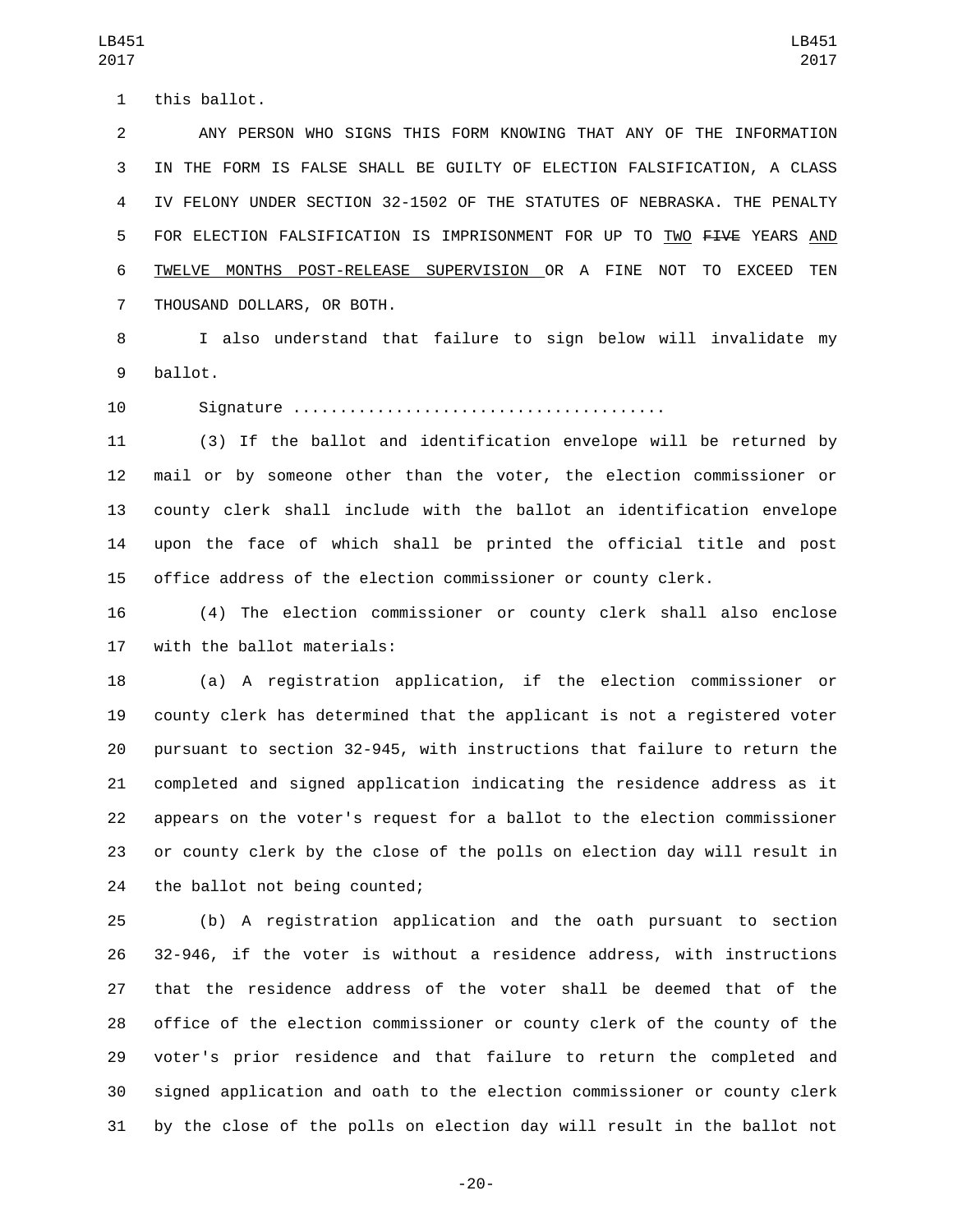1 being counted; or

 (c) Written instructions directing the voter to submit a copy of an identification document pursuant to section 32-318.01 if the voter is required to present identification under such section and advising the voter that failure to submit identification to the election commissioner or county clerk by the close of the polls on election day will result in 7 the ballot not being counted.

 (5) The election commissioner or county clerk may enclose with the ballot materials a separate return envelope for the voter's use in returning his or her identification envelope containing the voted ballot, registration application, and other materials that may be required.

 Sec. 15. Section 49-1494, Revised Statutes Cumulative Supplement, 13 2016, is amended to read:

 49-1494 (1) An individual who files to appear on the ballot for election to an elective office specified in section 49-1493 shall file a statement of financial interests for the preceding calendar year with the 17 commission as provided in this section.

 (2) Candidates for the elective offices specified in section 49-1493 who qualify other than by filing shall file a statement for the preceding calendar year with the commission within five days after becoming a candidate or being appointed to that elective office.

 (3) A statement of financial interests shall be preserved for a period of not less than five years by the commission.

 (3) (4) If the candidate for an elective office specified in section 49-1493 files to appear on the ballot for election prior to January 1 of the year in which the election is held, the candidate shall file supplementary statements, covering the preceding calendar year, with the commission on or before March 1 of the year in which the election is held or, if the filing deadline for the elective office is after March 1 of the year in which the election is held, the candidate shall file such supplementary statements on or before the filing deadline for the

-21-